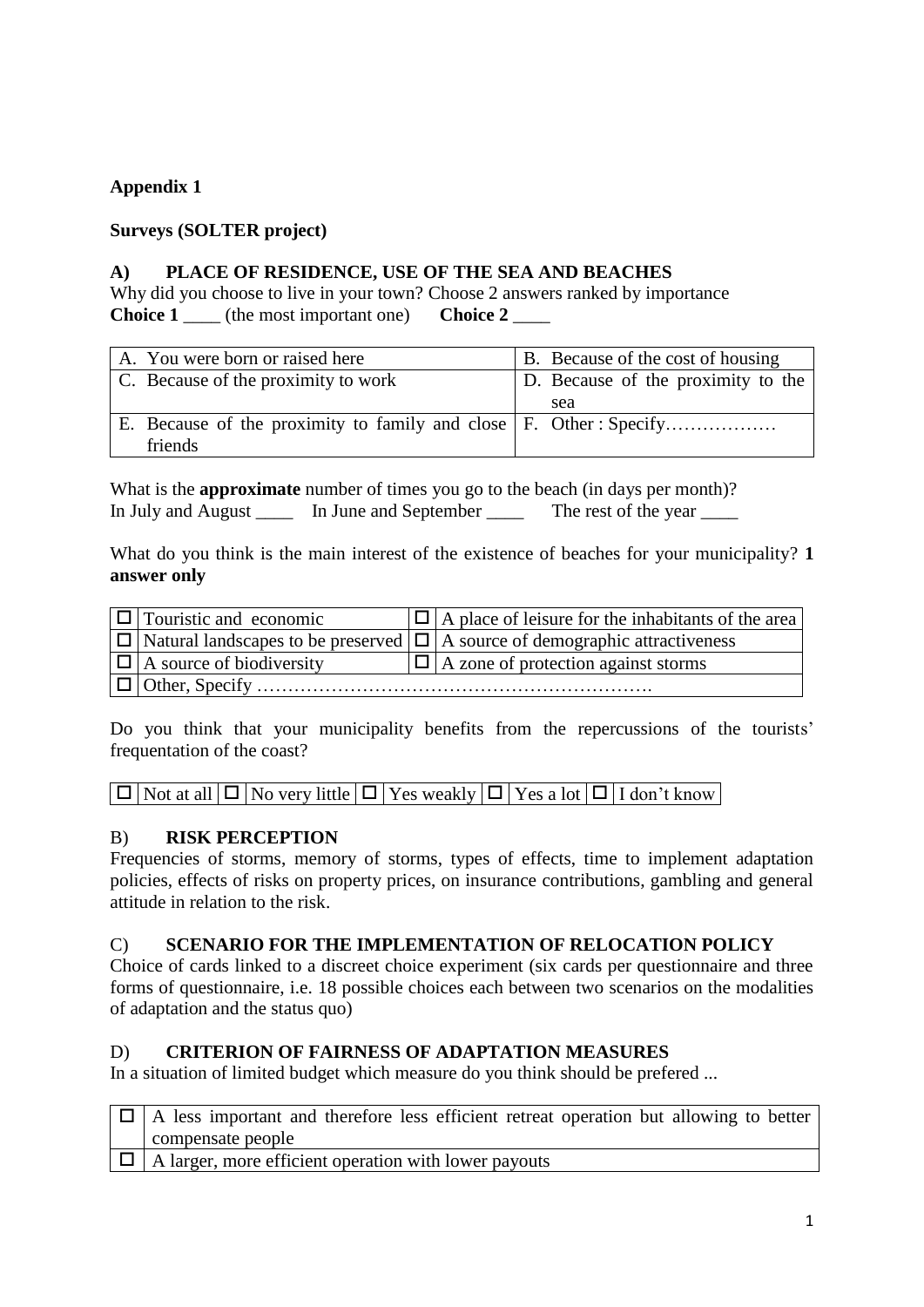|  | To what type of investment do you think public budgets should be allocated in priority? |  |  |  |  |  |
|--|-----------------------------------------------------------------------------------------|--|--|--|--|--|
|  |                                                                                         |  |  |  |  |  |
|  |                                                                                         |  |  |  |  |  |

|                                                                  | Yes as a<br>priority | Yes<br>depending on<br>the cost | N <sub>o</sub> | I don't<br>know |
|------------------------------------------------------------------|----------------------|---------------------------------|----------------|-----------------|
| Public facilities (schools, hospitals,<br>roads, networks, etc.) |                      |                                 |                |                 |
| Touristic activities                                             |                      |                                 |                |                 |
| Economic facilities (business<br>area.<br>shopping centers)      |                      |                                 |                |                 |
| To threatened houses                                             |                      |                                 |                |                 |
| To cultural heritage                                             |                      |                                 |                |                 |

Concerning the relocation of public facilities, which mode of public financing seems most fair to you? Choose 2 answers in order of importance.

**Choice 1** \_\_\_\_ (the most important) **Choice 2** \_\_\_\_

- A. They are public facilities, as a consequence regardless of their area, they must be financed by national taxes
- B. A specific tax for adaptation to climate change (eg car sticker for old age) could be levied at the national level
- C. These are coastal risks so their financing must rather result from regional and departmental taxes
- D. A specific tax for adaptation to climate change (eg car sticker for old age) could be levied at the regional level
- E. Only the inhabitants of coastal municipalities are concerned: as a consequence, local taxes, only, should increase
- F. Tourism benefits the most from the beaches: there should be an increase in tourist taxes

For the relocation and compensation of private property (housing and activities), which mode of financing seems most fair to you? Choose 2 answers in order of importance **Choice 1** \_\_\_\_(the most important) **Choice 2** \_\_\_\_

| A. They must be financed by national taxes because climate change concerns everyone             |
|-------------------------------------------------------------------------------------------------|
| B. A specific tax for adaptation to climate change (eg car sticker for old age) could be levied |
| at the national level                                                                           |
| C. These are coastal risks so their financing must rather result from regional and              |
| departmental taxes                                                                              |
| D. A specific tax for adaptation to climate change (eg car sticker for old age) could be levied |
| at the regional level                                                                           |
| E. Only the inhabitants of coastal municipalities are concerned: as a consequence, local        |
| taxes, only, should increase                                                                    |
| F. Tourism benefits the most from the beaches: there should be an increase in tourist taxes     |
| G. Only exposed residents or activities are concerned: it should not be public funding, it is   |
| up to individuals to ensure themselves contracting private insurance                            |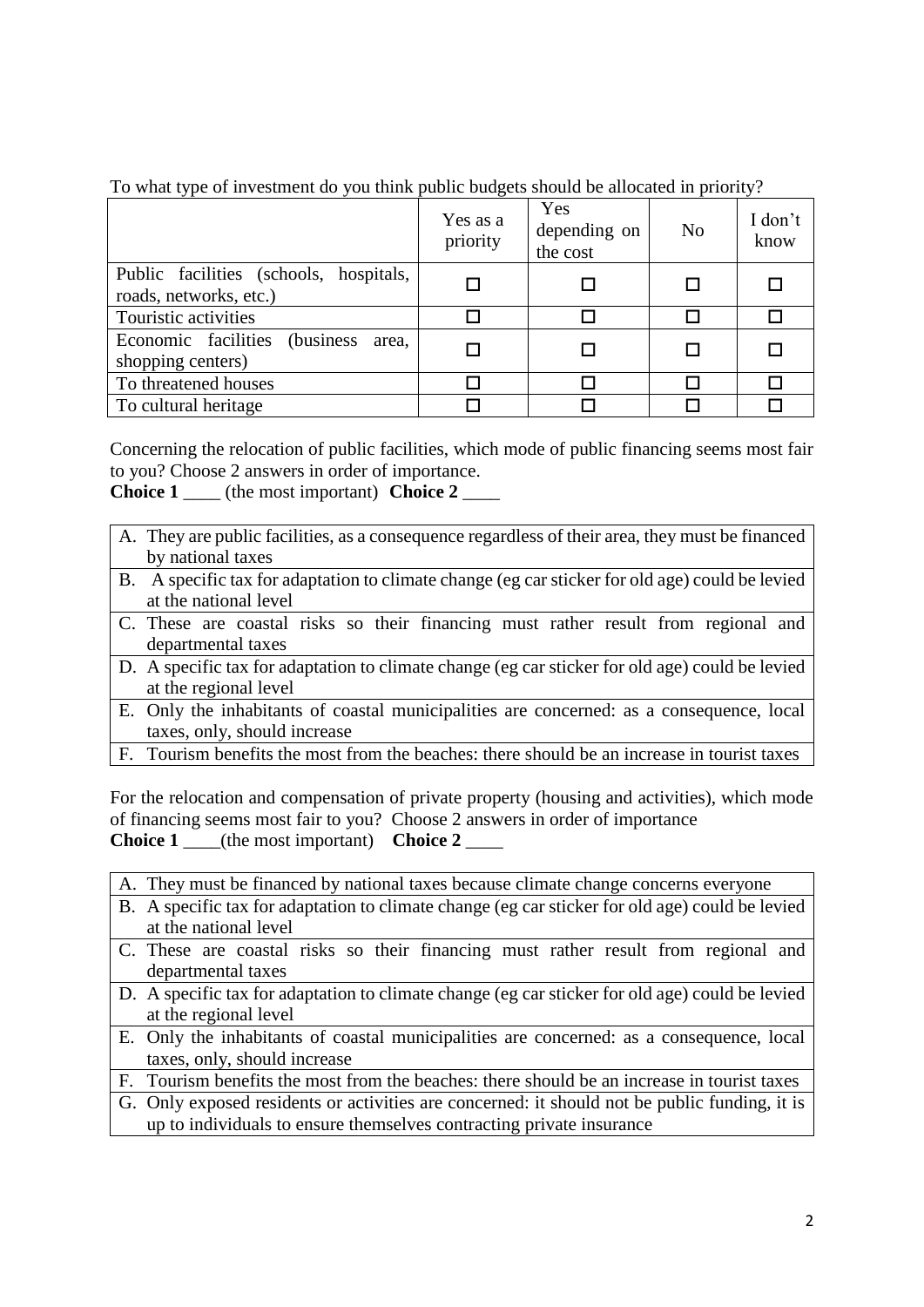What are the criteria that you consider most fair for the implementation of these policies of retreat?

Choose 2 answers in order of importance

**Choice 1** (The most important) **Choice 2** 

A. **Efficiency:** the greatest collective benefit per euro spent

B. **Solidarity:** solidarity of all in the face of a risk that will affect only a few

- C. **Responsibility in the purchase:** Individuals informed of the risk while purchasing are responsible for their decision.
- D. **Equity:** the situation of the most disadvantaged individuals in terms of income must be taken into account
- E. Other : Specify ……………………………………………………….

What criteria do you think are the most important for these retreat policies to be accepted by the population? Choose 2 answer in order of importance **Choice 1** \_\_\_\_ (the most important) **Choice 2** \_\_\_\_

A. **Efficiency:** the greatest collective benefit per euro spent

B. **Sustainability:** solutions should benefit future generations as well as our generations

C. **Solidarity:** solidarity of all in the face of a risk that will affect only a few

- D. **Consultation:** Policies must be defined through consultation with the inhabitants concerned
- E. **Governance:** Policies must be defined and supported by a legitimate institution

#### **E) SOLIDARITY CONCERNS**

Which people, whom you would not know, do you feel the most in solidarity with? 1 answer only

| Victims of risks or natural disasters                                     |
|---------------------------------------------------------------------------|
| People with financial difficulties, for example unemployed people in need |
| People with health problems                                               |
|                                                                           |
| I don't know                                                              |

#### Would you be ready to act? 1 answer only

| $\blacksquare$ No                                      | $ \Box $ By helping people directly |
|--------------------------------------------------------|-------------------------------------|
| $\vert \Box \vert$ By making donations to associations | $ \Box $ By a solidarity tax        |
|                                                        |                                     |

#### Are you a volunteer in one or more association (s) or organization (s)?

| Yes regularly (at least one day per week) | $ \Box $ From time to time (few days per) |
|-------------------------------------------|-------------------------------------------|
|                                           | months)                                   |
| Momentarily (few days per year)           | No                                        |

Have you made any donations to solidarity operations or various works during the past 12 months?